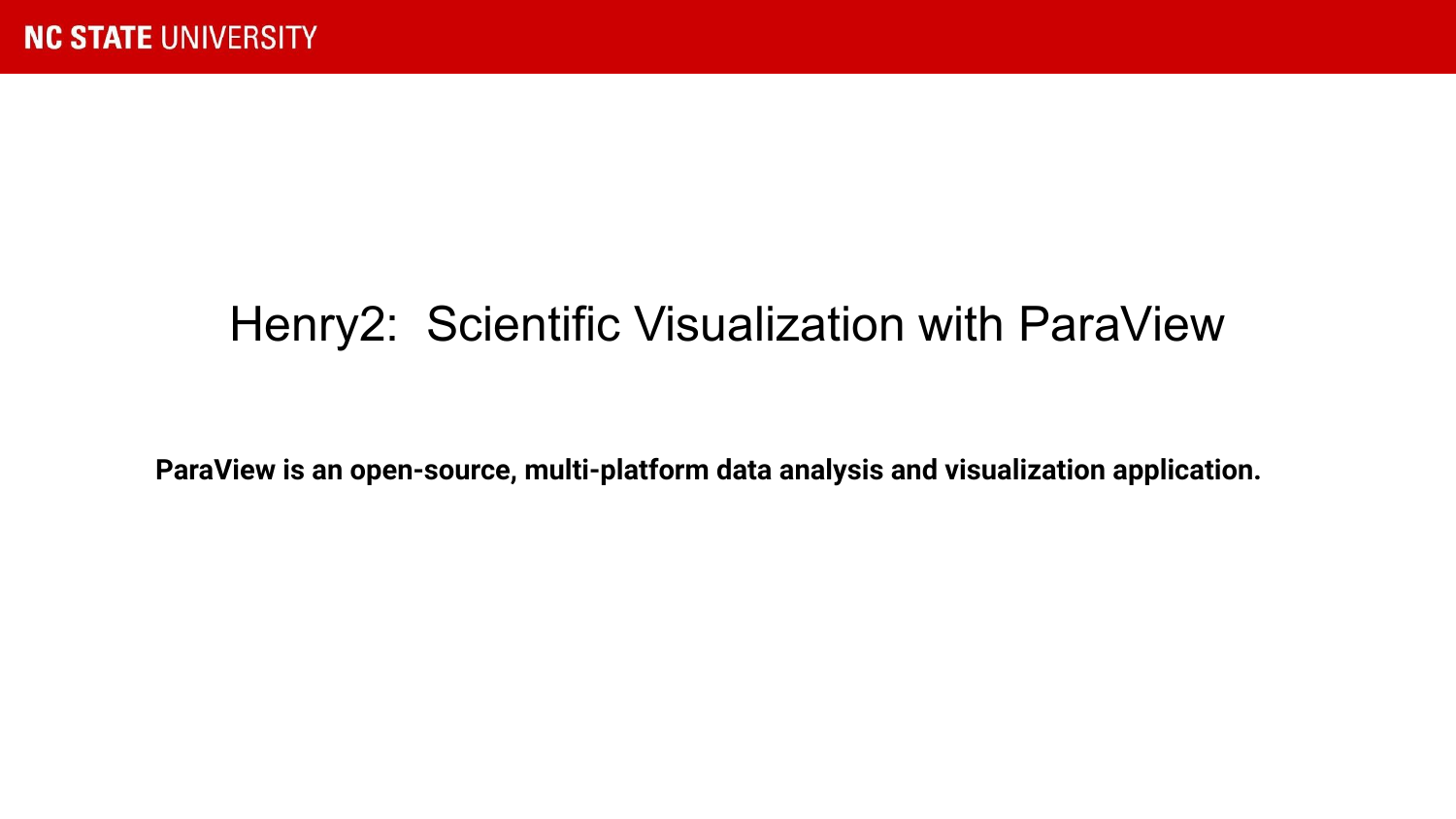A small subset of supported file types:

| <b>ANSYS</b> | <b>EnSight</b> | <b>FLASH</b>             |
|--------------|----------------|--------------------------|
| <b>FVCOM</b> | <b>Fluent</b>  | <b>LAMMPS</b>            |
| <b>MPAS</b>  | <b>NetCDF</b>  | <b>OpenFOAM</b>          |
| <b>SAS</b>   | <b>VASP</b>    | <b>VTK</b>               |
| <b>Xdmf</b>  | <b>Tecplot</b> | <b>Protein Data Bank</b> |

Users may write new readers for additional file types.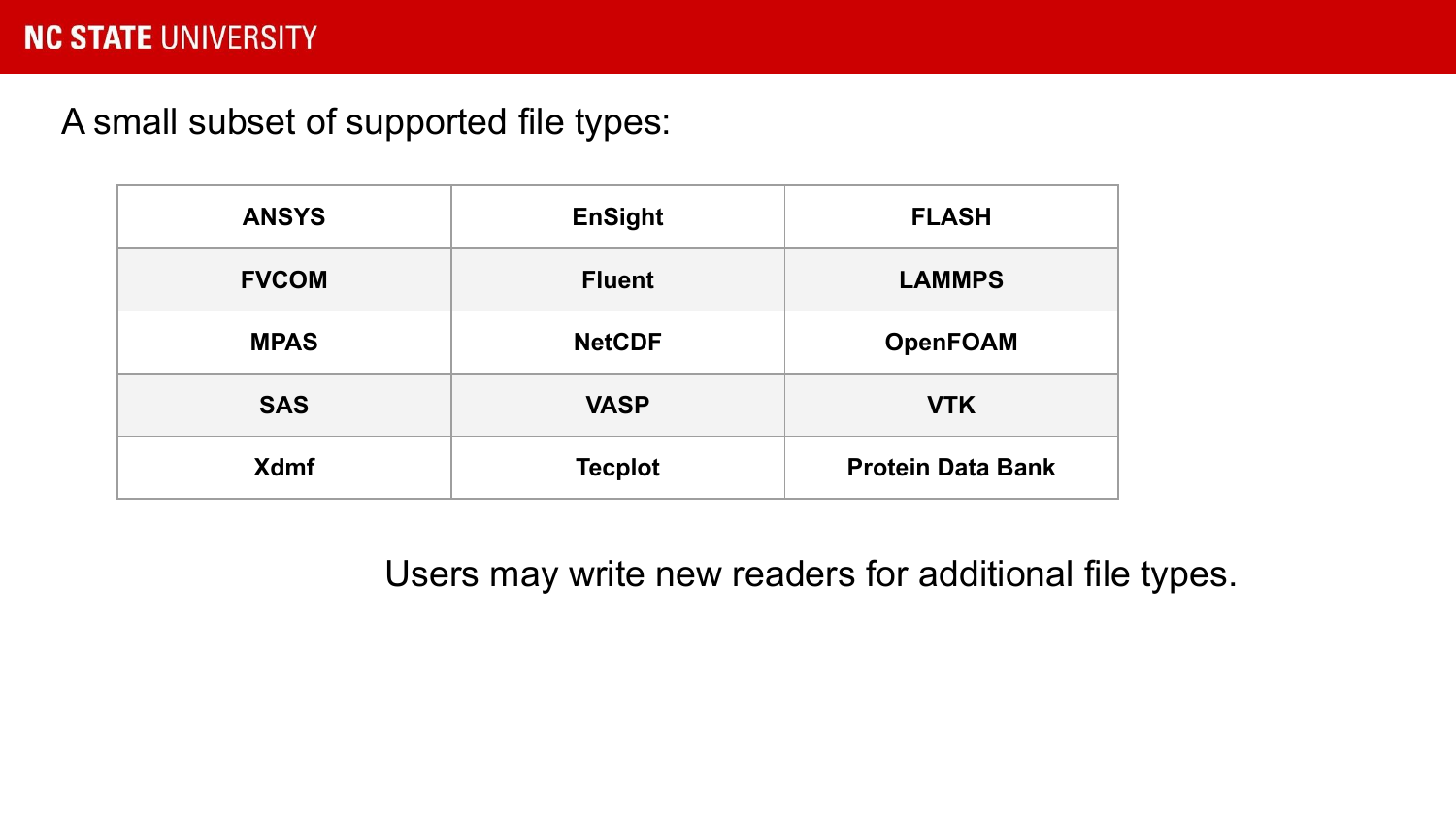A small subset of supported operators:

| Contour                | <b>Histogram</b>      | <b>Slice</b>               |
|------------------------|-----------------------|----------------------------|
| <b>Scatter Plot</b>    | <b>Clip</b>           | <b>Surface Flow</b>        |
| <b>Threshold</b>       | <b>Plot over Time</b> | <b>Resample</b>            |
| <b>K</b> Means         | <b>Stream Tracing</b> | <b>Isosurfaces</b>         |
| <b>Particle Tracer</b> | Interpolate           | <b>Convert to Molecule</b> |

Users may write additional operators in Python.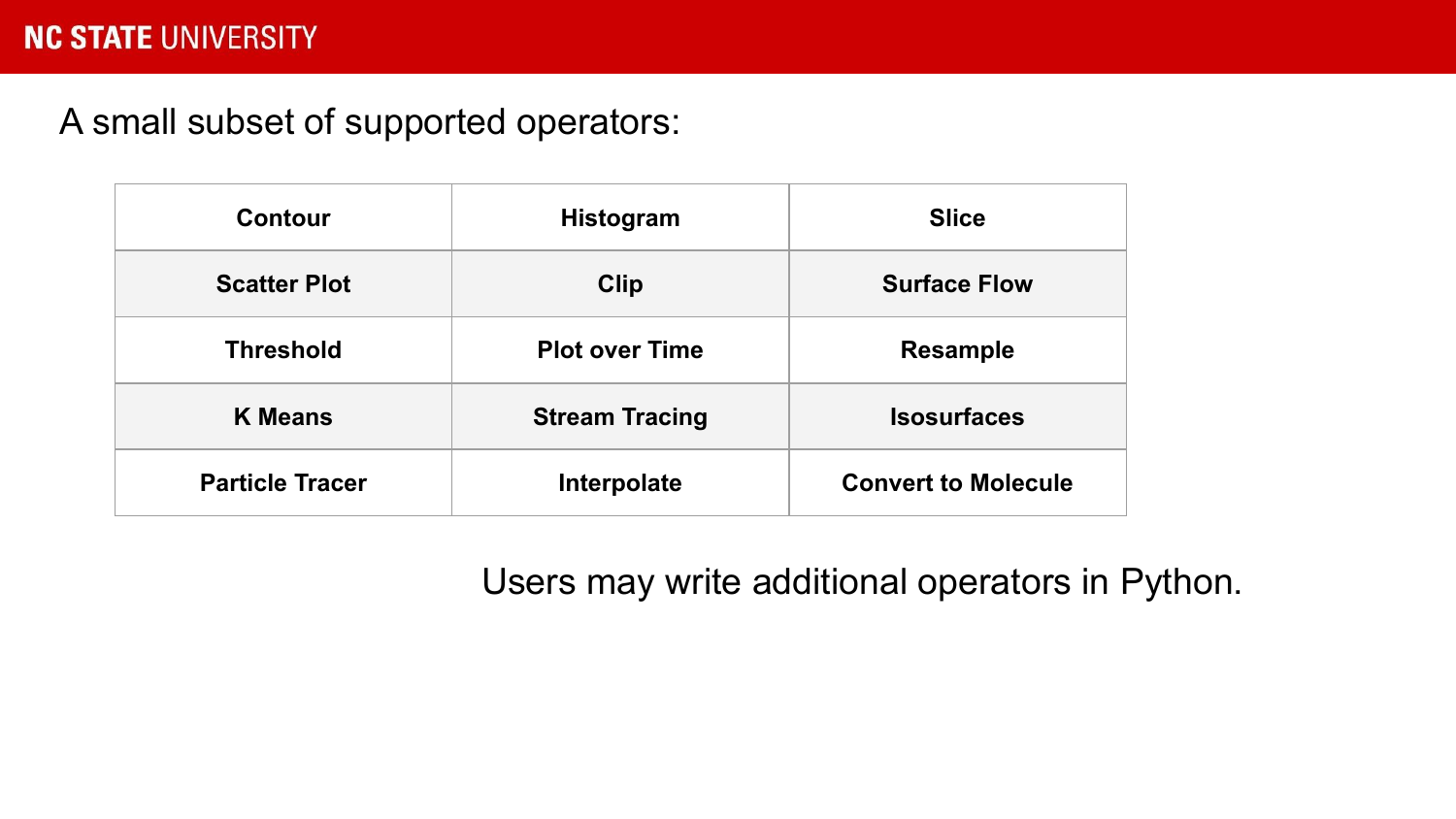# **Difficulties with Visualization on HPC**

### **Visualizing directly on HPC:**

- Speed of rendering a window

### **Visualizing on a local computer:**

- Speed of transferring files
- Space limitations
- Compute limitations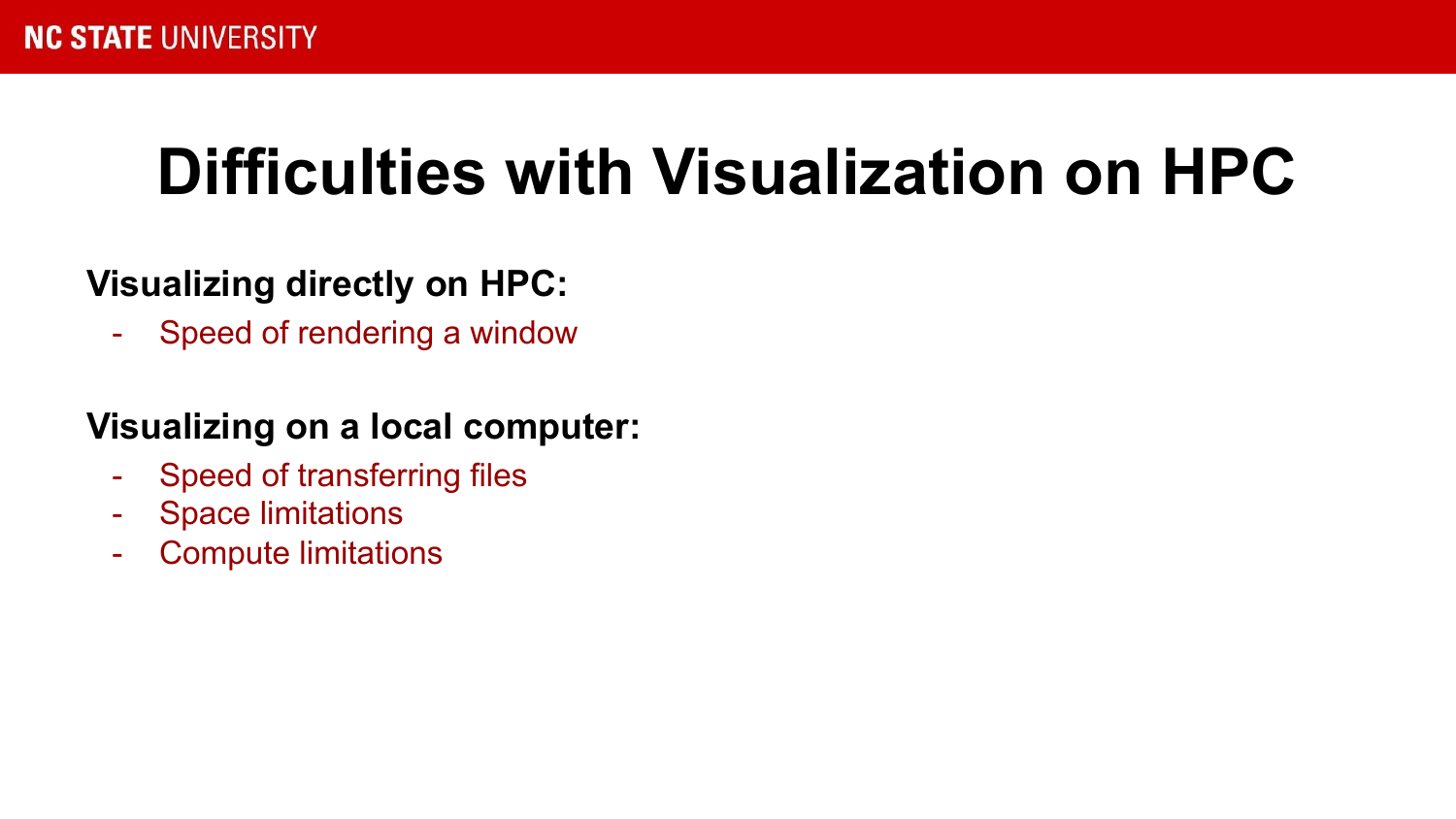## **Mitigating the difficulties of using HPC for visualization**

### **HPC-VCL**:

- Remote Desktop Protocol (RDP) renders faster than SSH X11 tunnelling
- Calculations done on a VCL node (8 GB RAM) or an interactive compute node (up to 500 GB RAM)
- No need to transfer files
- Rendering may still be slow compared to a local window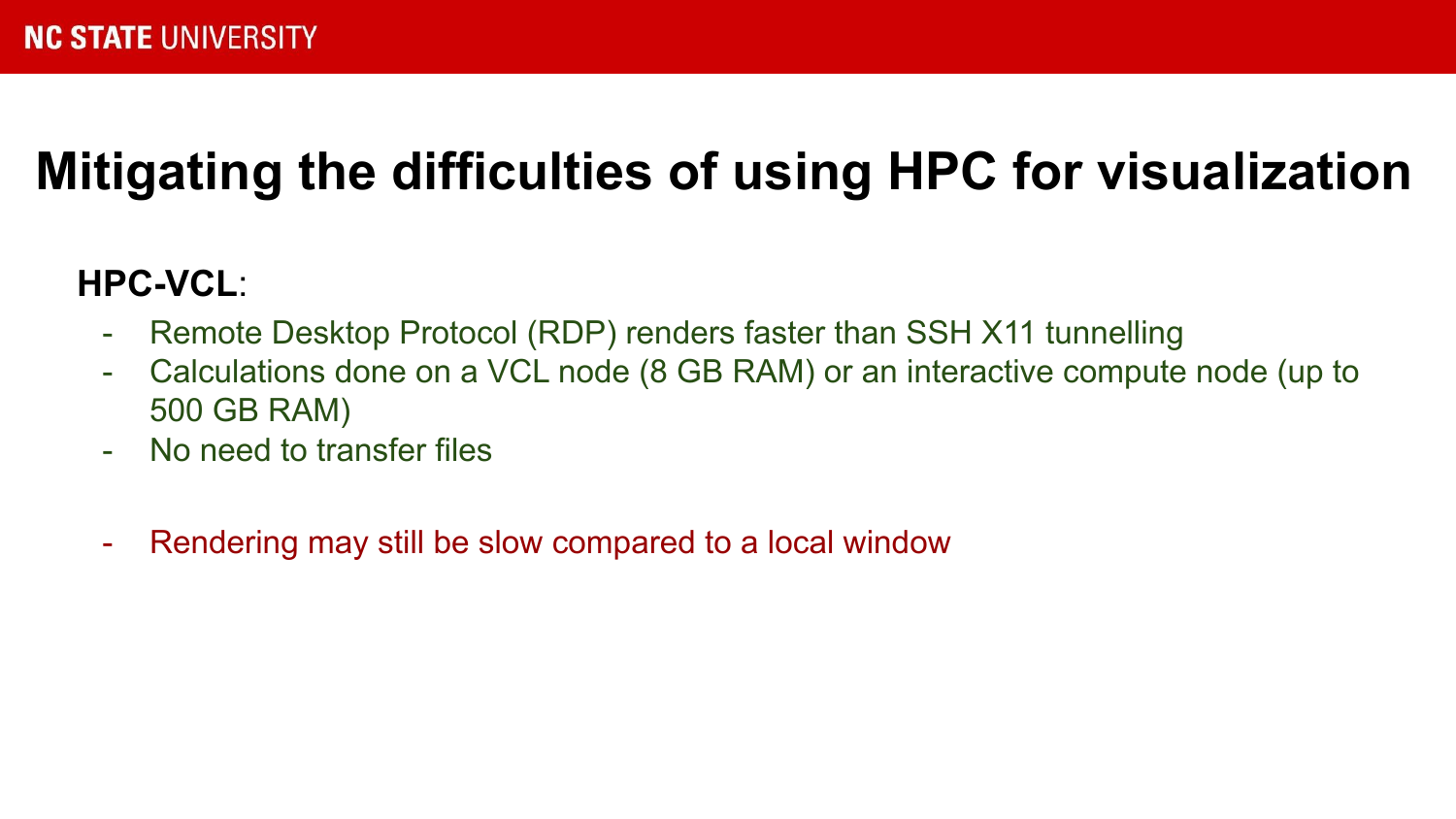## **Too slow to render: Another option**

## **NC State University Libraries:**

- High-end workstations with attached GPUs *<https://www.lib.ncsu.edu/spaces/dataspace>*
- You still need to transfer data from HPC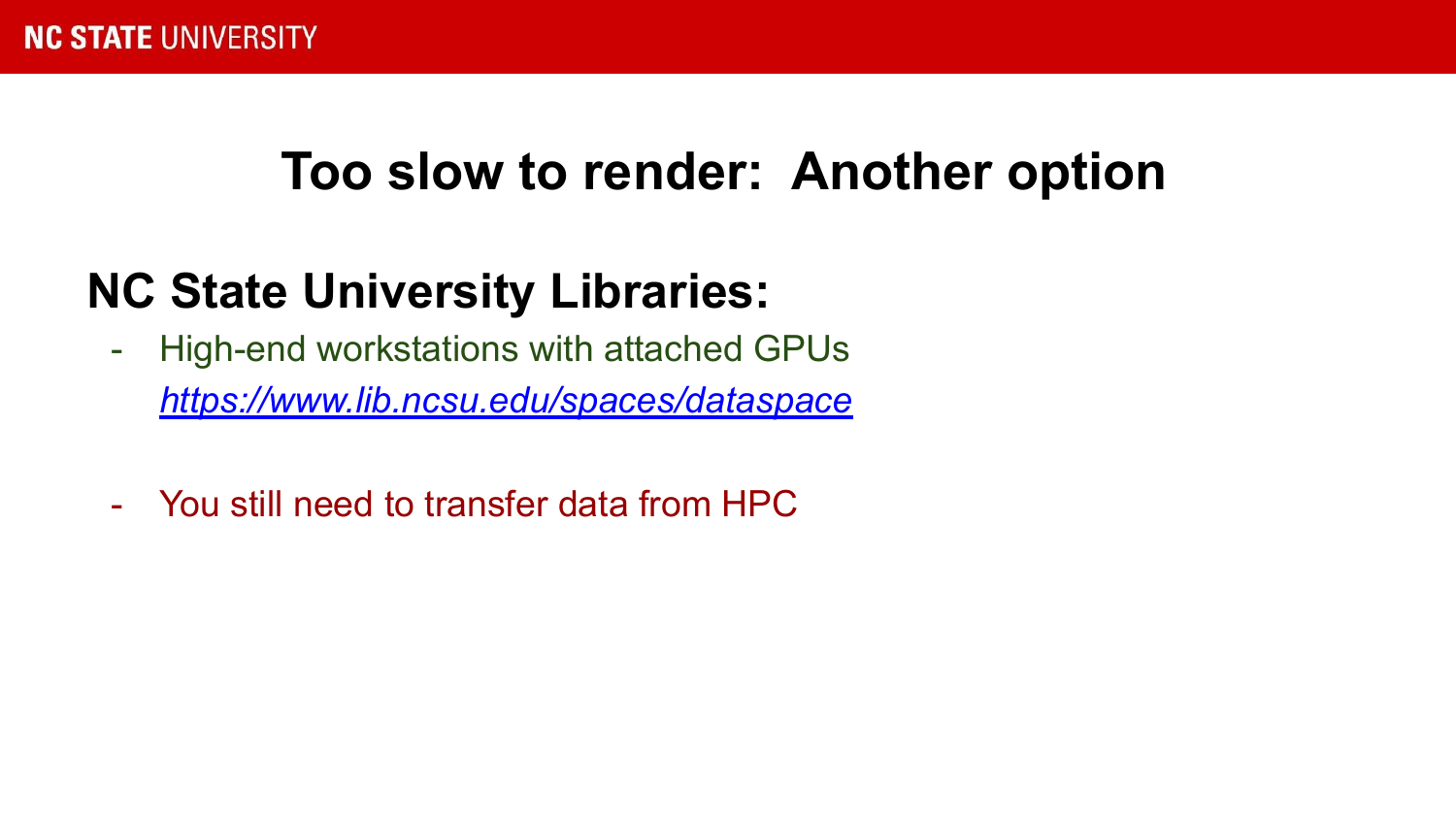## **Too slow to render, too much data to transfer**

#### **PvBatch Server - Paraview without a GUI**

- Transfer only a single file and visualize with the GUI
- Record the commands to a Python script
- Use LSF to submit the script as a ParaView job using PvBatch Server
- No need for data transfer massive amounts of data

#### **What's the catch?**

*- You need to learn a teeny bit of Python*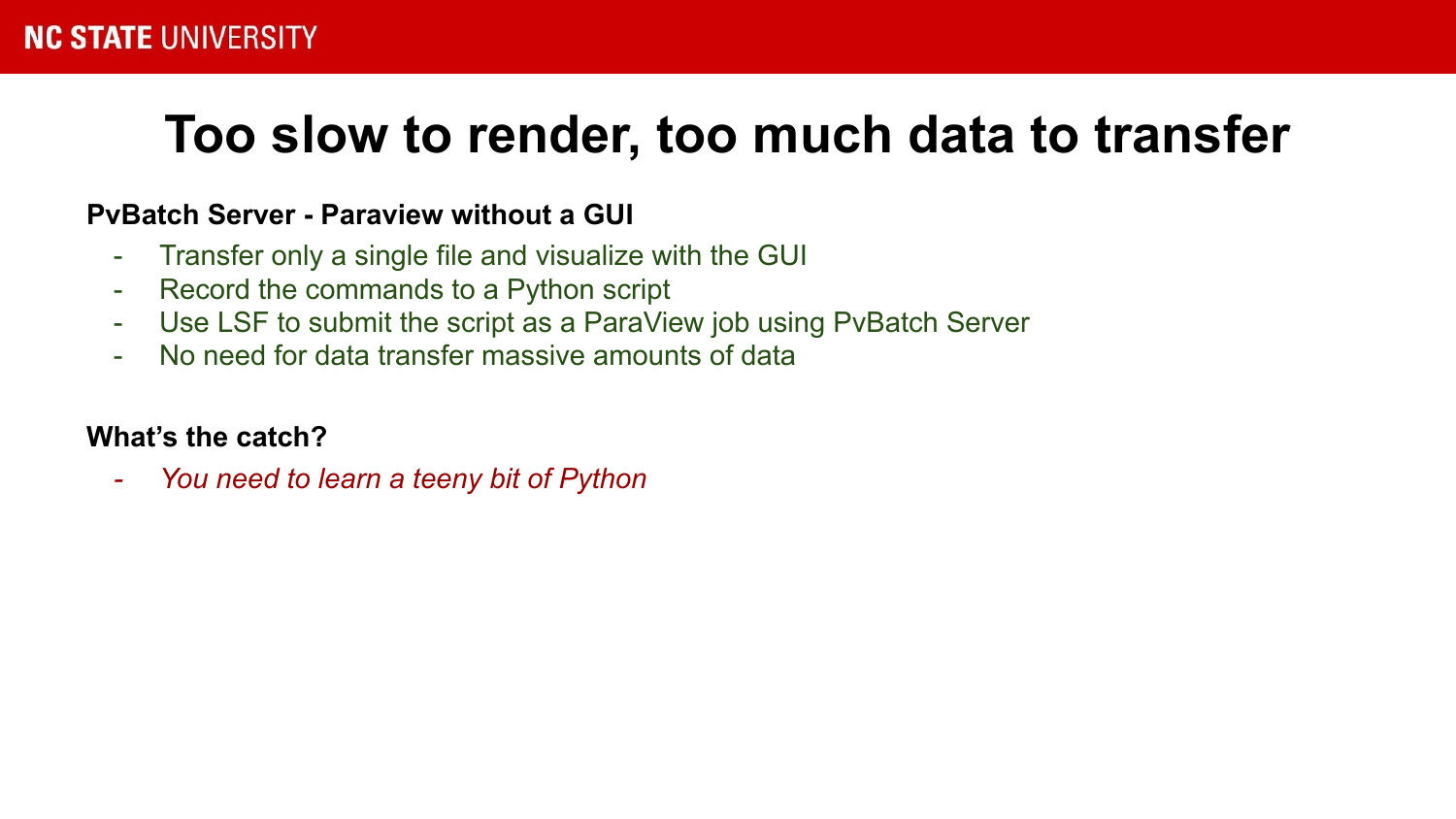## **Video Demo Notes:**

The video shows

- Rendering of a dataset on the HPC-VCL
- Saving a state file of the final graphic
- Recording the steps of loading the state and exporting graphics into a Python script
- Running the Python script using LSF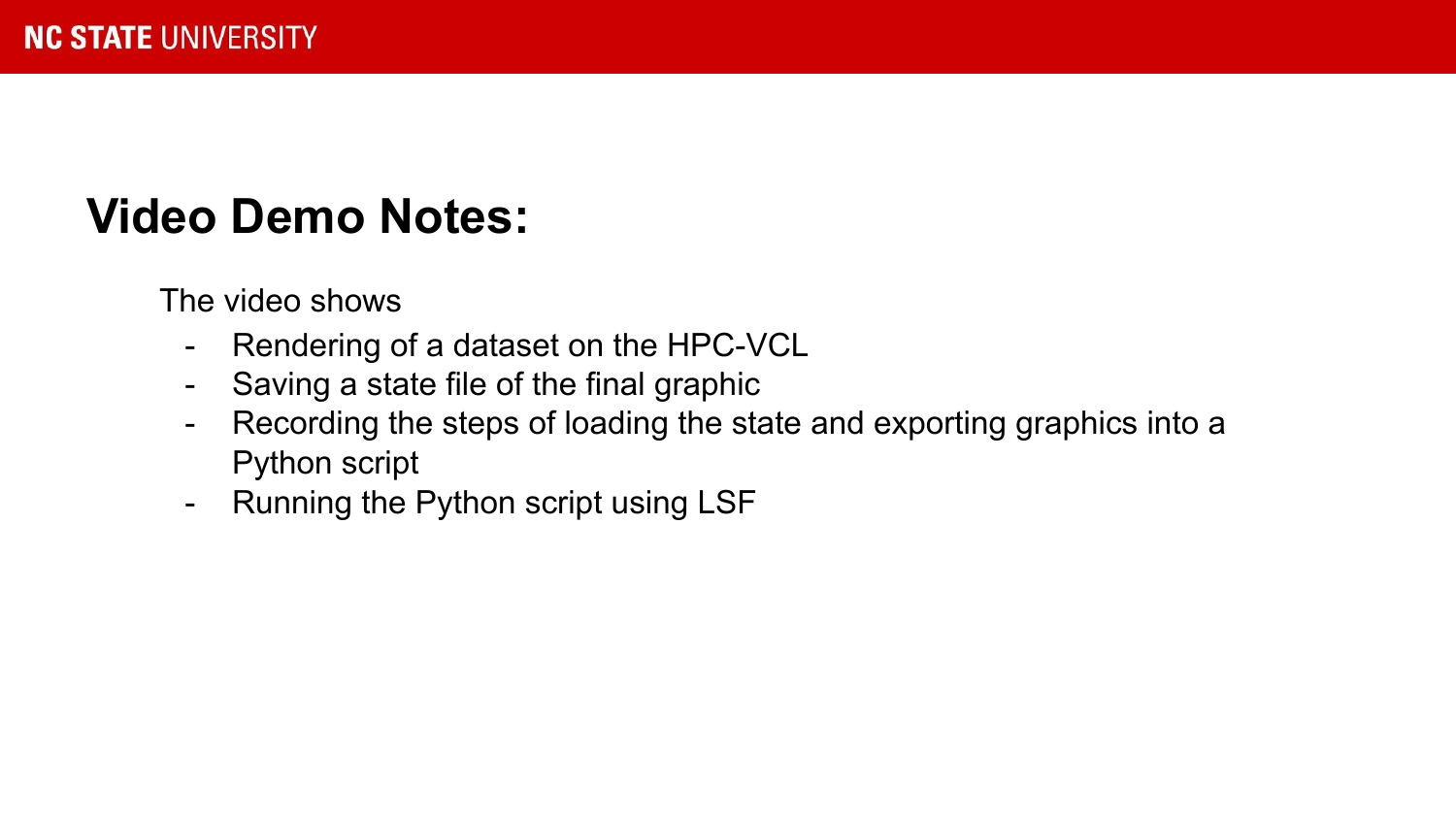### **Basic Steps for a compute intensive visualization workflow**

### **Render and record locally:**

- Use the Libraries computer or a local computer.
- Transfer a single file from the HPC to that computer.
- Use the interactive GUI to create the desired visualizations.
- Save the final state of the session or record the steps taken with Python using the ParaView automatic tools.

### **Run on HPC**:

- Use the HPC provided example to add a loop over datafiles to the recorded workflow (a Python script).
- Do a small test batch only loop over a few files or timesteps and check the results.
- After a successful test, expand your loop to include all your data.
- Submit to LSF.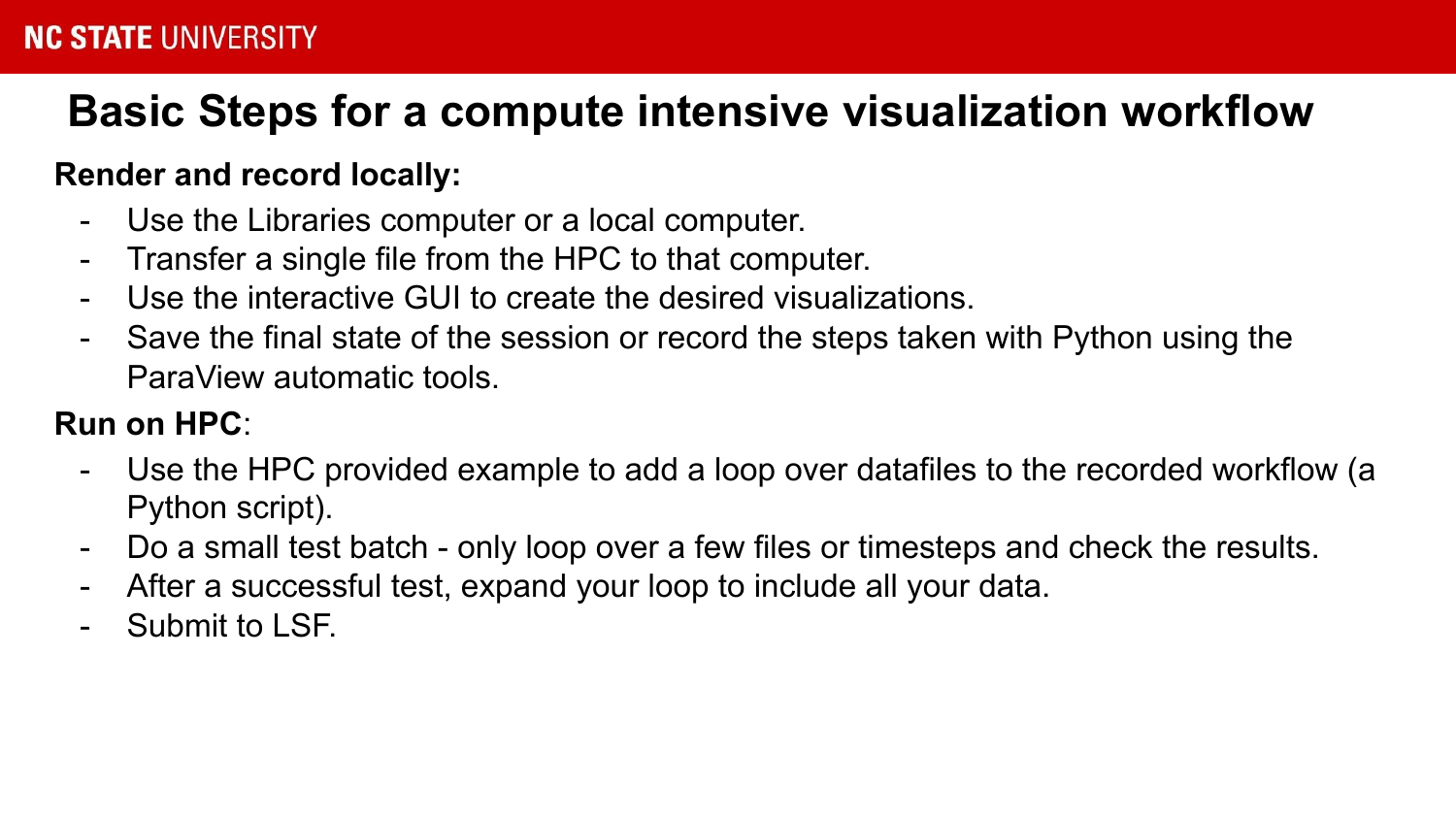## **Workflow:**

- To follow the tutorial, get the files from Henry2 and copy to your /share directory

cp /usr/local/apps/examples/video tutorials/paraview demo.tar .

tar -xvf paraview demo.tar

cd paraview\_demo

- To follow the tutorial on a local computer, get the files with scp

scp unityid@login.hpc.ncsu.edu:/usr/local/apps/examples/video tutorials/paraview demo.tar .

- The directory has the LSF submit script, submit.csh, the required input files, and the saved files that were generated during the demo. You will only need the input files and submit script. You will generate the output, the ParaView state file and the Python script as you follow the demo.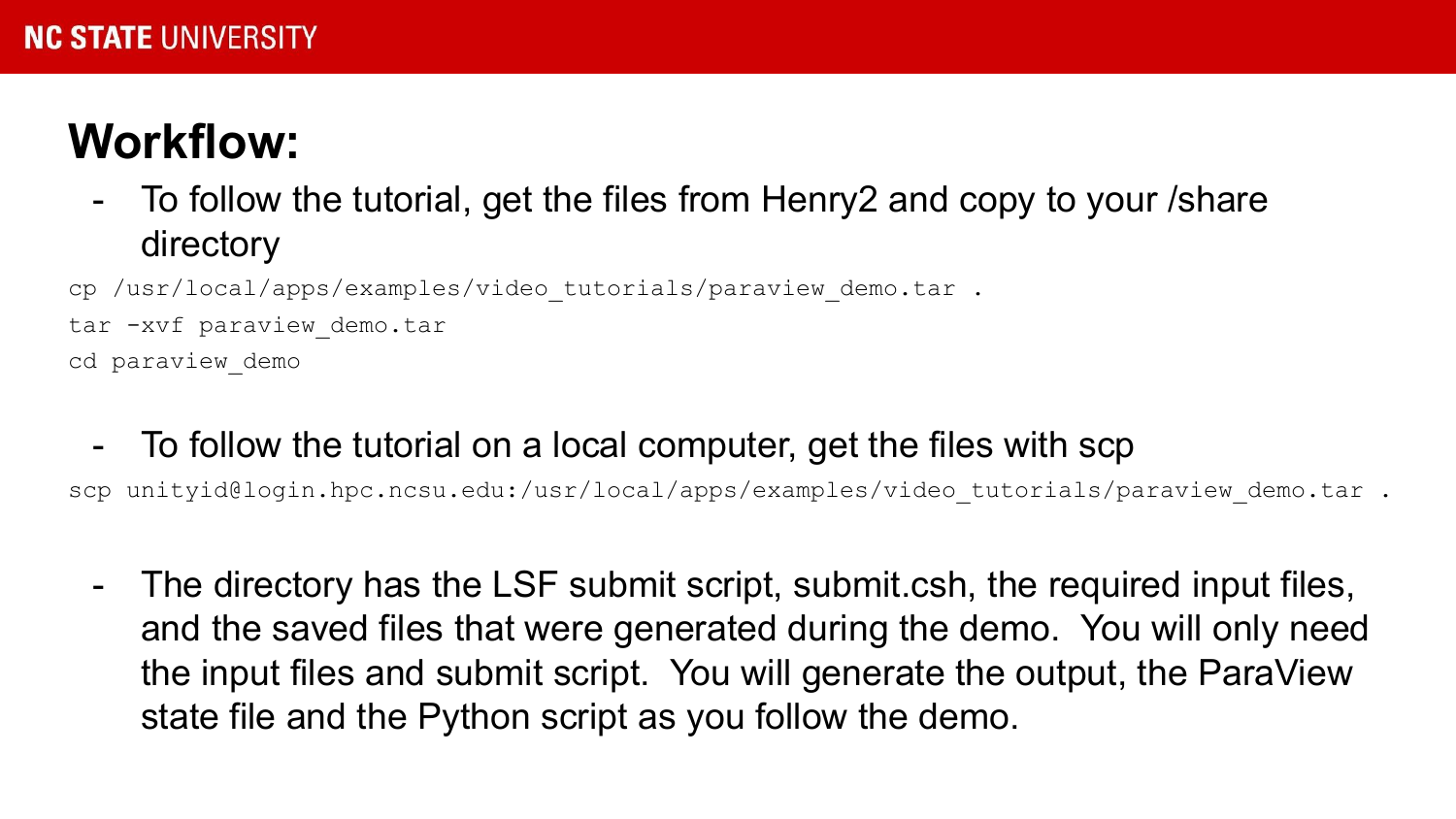- Make a reservation of the HPC-VCL. [Use the instructions from the](https://projects.ncsu.edu/hpc/Documents/GettingStartedvcl.php) [website.](https://projects.ncsu.edu/hpc/Documents/GettingStartedvcl.php)
- Log in to the HPC-VCL.
- Load ParaView and start the GUI

```
module load paraview
paraview --mesa
```
- In the ParaView GUI, do

File:Open File name: (...)/paraview\_demo/input/t1d\_1.nc Open Data With: NetCDF Reader

Apply

Choose Surface

Set Range: 0 - 16.1276, Rescale and disable automatic rescaling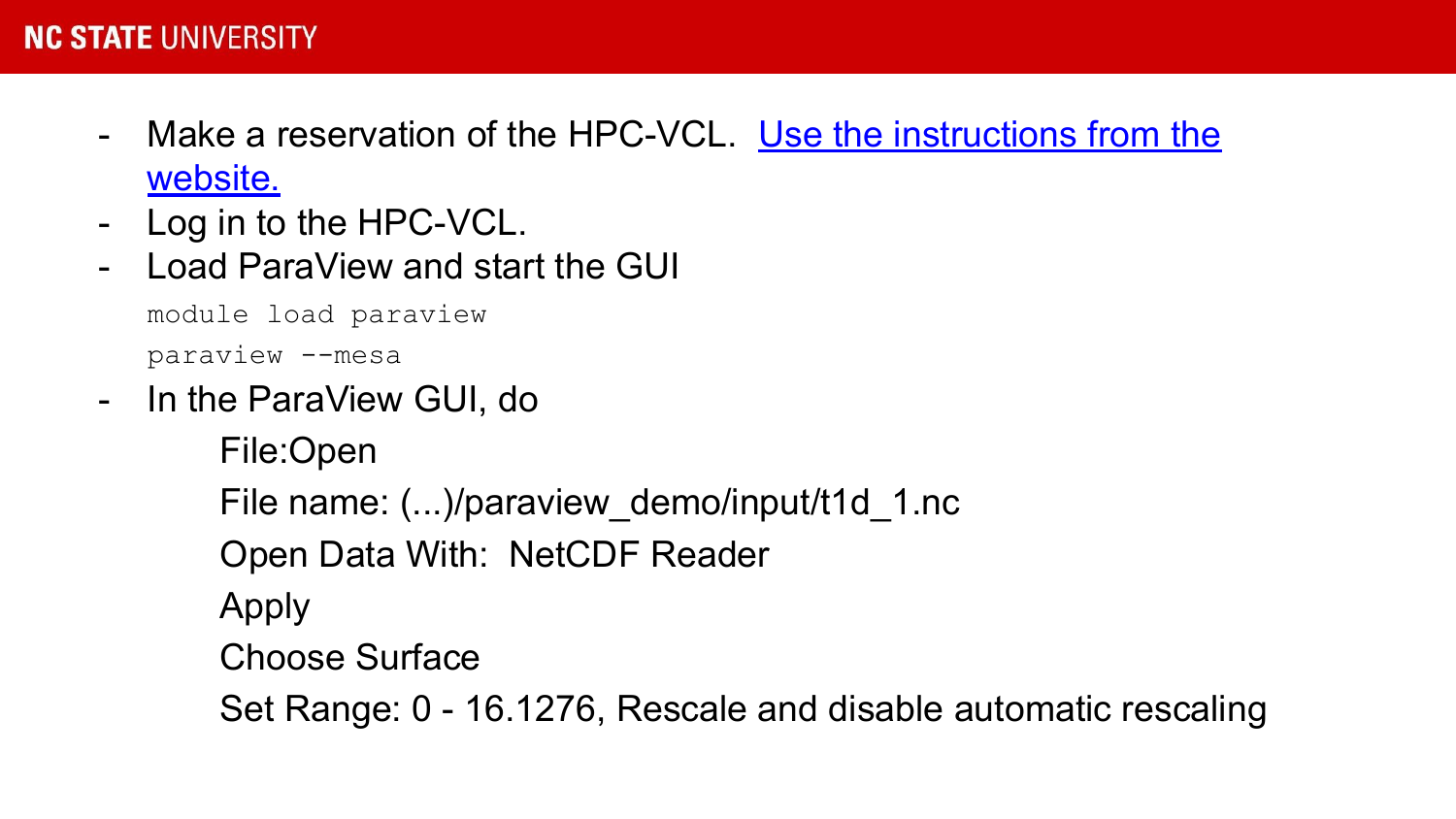- Continue in the ParaView GUI, do

Choose Preset:Rainbow Desaturated:Apply:Close Choose Preset:Blue Orange:Apply:Close

Undo

Undo

Redo

Add Filter:Common:Contour

Isosurfaces:Add Range:From 0, To 16, Steps 17:ok:Apply

Clear error

Click t1d\_1.nc in Pipeline Browser to reactivate

Click Contour1

Coloring:Edit:black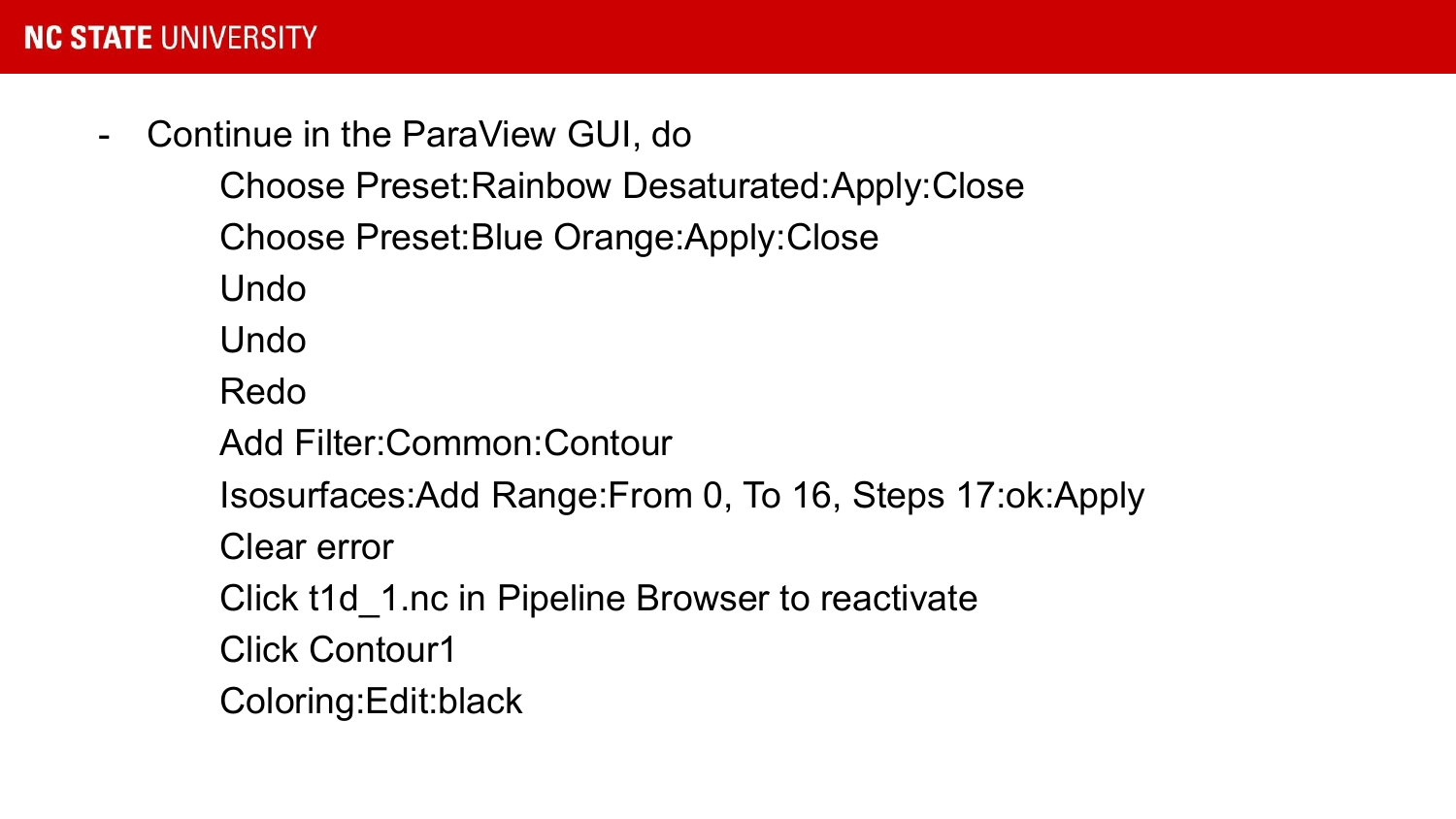- Continue in the ParaView GUI, do

(If the Point Size and Line Width is not visible, click the Settings wheel to see all options.)

Styling:Line Width:3

File:Save State:(..)/paraview\_demo/t1d

Exit

Load ParaView and start the GUI (again)

module load paraview

paraview --mesa

- Check the State File - In the ParaView GUI, do Load State File:(...)/paraview\_demo/t1d.pvsm Load State Options:Choose File Names Clear error messages Close ParaView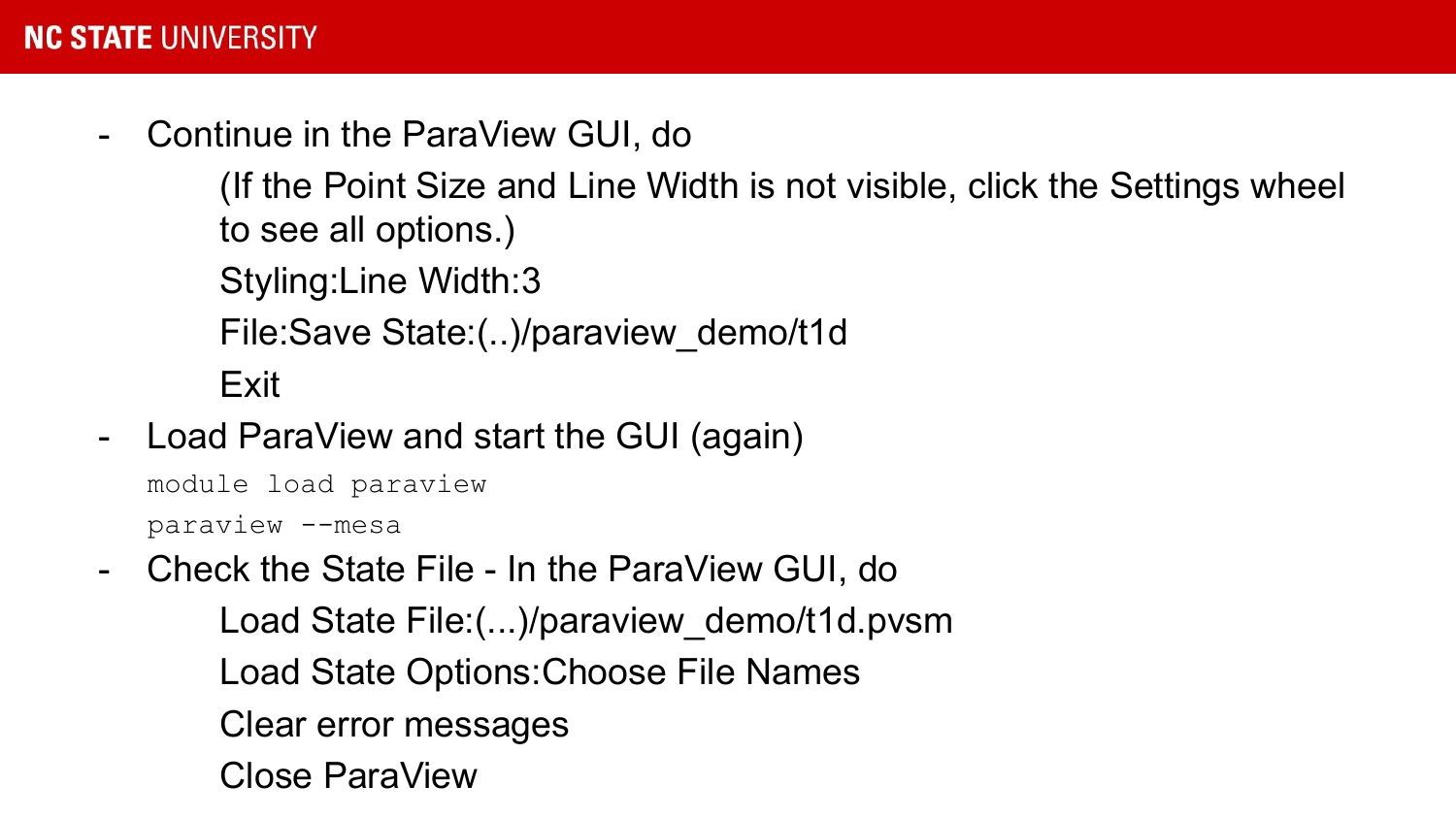Record the Script - In the ParaView GUI, do

Tools:Start Trace

Load State File:(...)/paraview\_demo/t1d.pvsm

Load State Options:Choose File Names

Clear error messages

Save Screenshot:t1d

Export View:SVG:t1d

Tools:Stop Trace

File:Save As:(...)/paraview\_demo/t1d\_script.py

- On the HPC, if the pvsm file and script files are names as defined above, submitting the script should be successful without modification:

bsub < submit.csh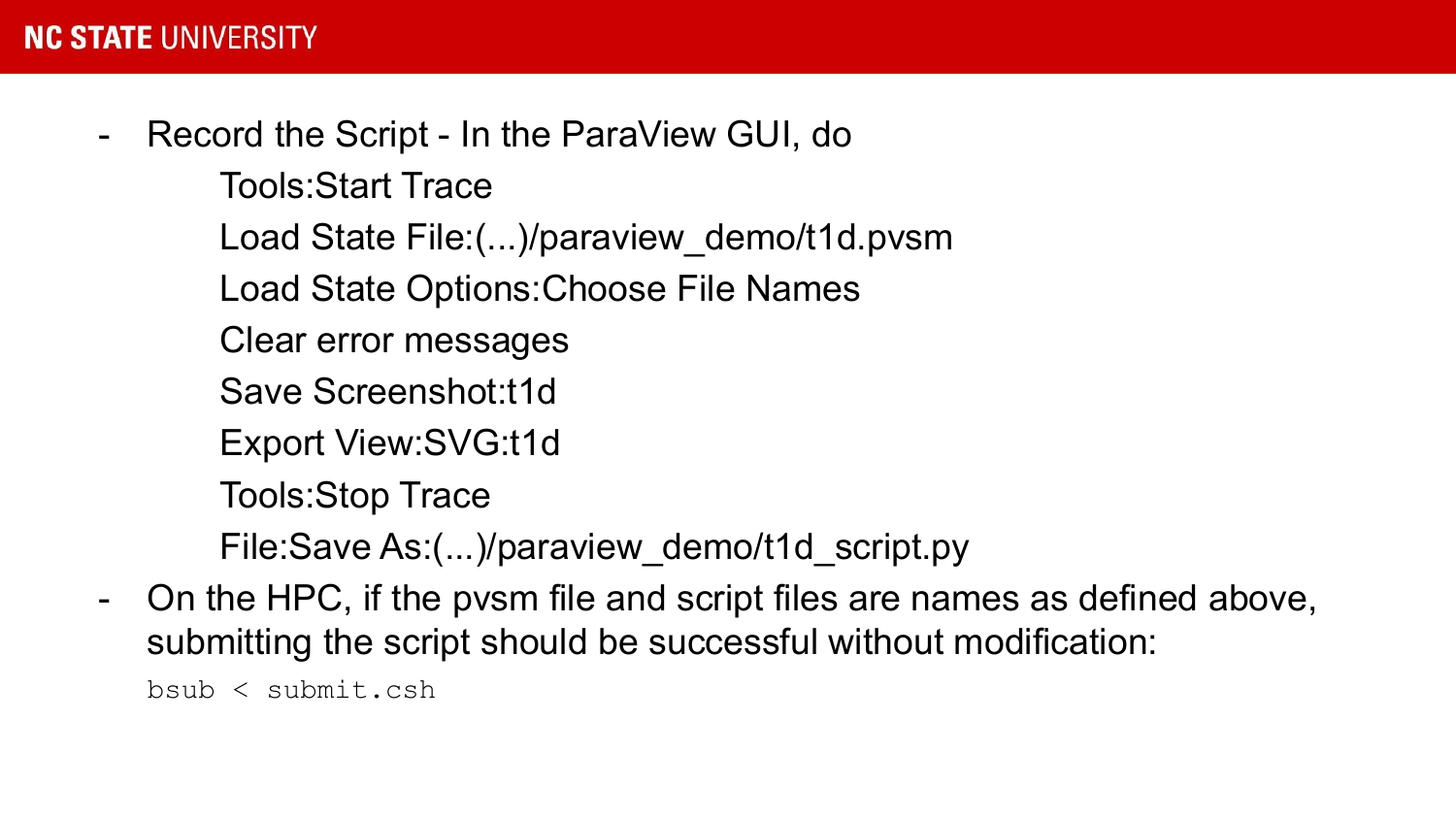- On the HPC, modify the Python script by changing the input files and output files. Replace "t1d\_1" with "t1d\_4" and resubmit the job:

bsub < submit.csh

- Look at the output files with the display command:

display output/t1d\_1.png